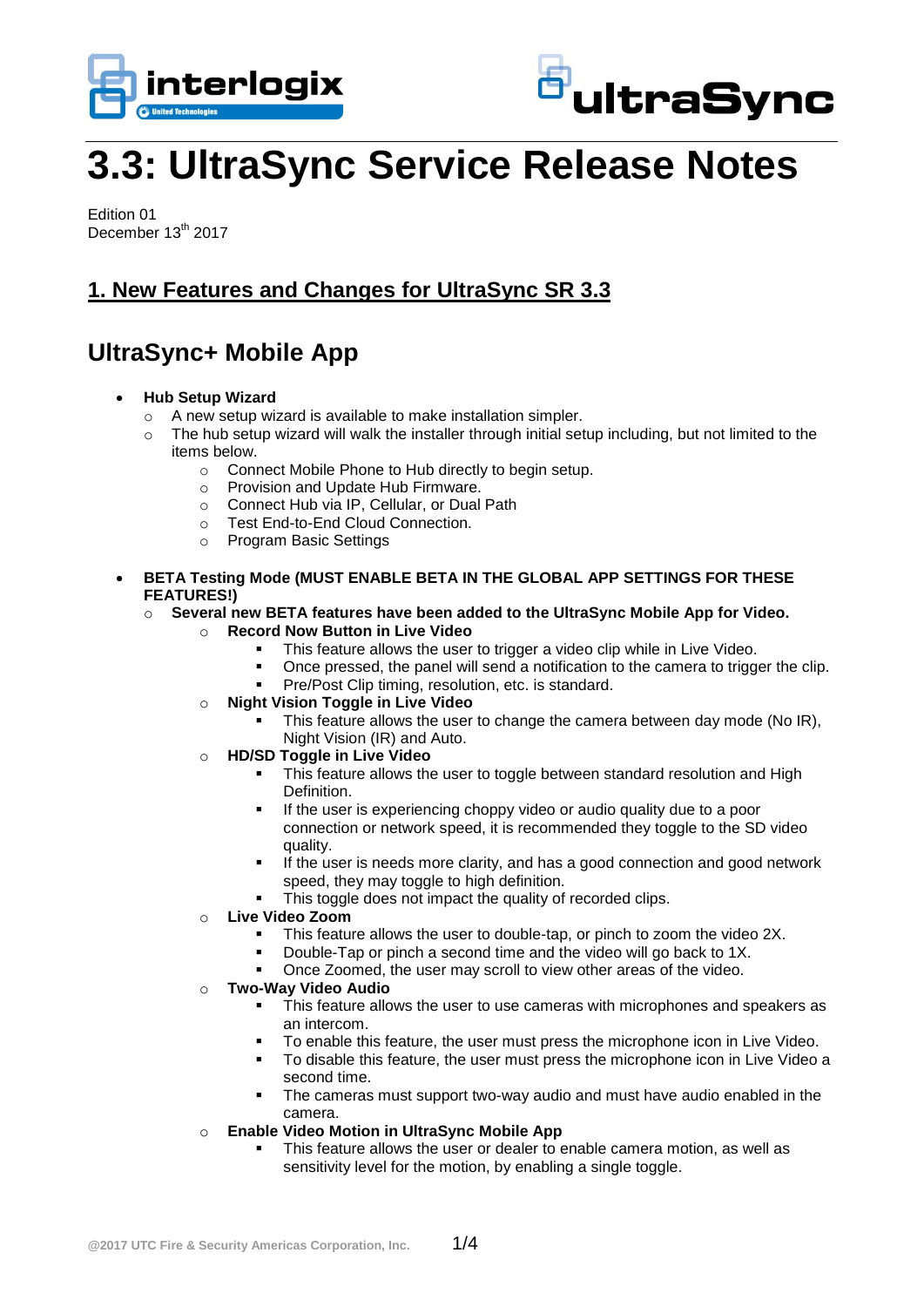



In the UltraSync Mobile App, the user must simply go to the cameras tab and select the gear icon. Once there, a new selection on the bottom of the screen will be shown to enable motion.

## **UltraSync Self-Contained Hub**

- **Camera Notification/Chime/Record**
	- $\circ$  The UltraSync will now support a more simple way to send notifications, chime the panel, and record clips when the camera has a motion event or when a video doorbell's button is pressed.
	- o Six new selections will be available on the CAMERAS section of Settings.
		- Send Chime on Button Press
		- Send Notification on Button Press
		- Trigger Video Clip on Button Press
		- Send Chime on Motion
		- Send Notification on Motion
		- Trigger Video Clip on Motion
	- $\circ$  These new features remove the need to setup an Automation to do these functions.
	- o These new features will work with Generation 2 or later cameras.
	- $\circ$  After motion has been triggered, the panel will block out all other motion events for a 20 second period to prevent over notifying the user.
- **Silent Panic**
	- $\circ$  The panel will no longer display any change in LED's when a silent panic is initiated.
- **LTE Module Support**
	- o To use the LTE Radio Module for the UltraSync Self-Contained Hub, the SR3.3 firmware must be downloaded.

### **\*NEW – UltraSync LTE Module for Self-Contained Hub**

- A new version of the Cellular Module will be available in early Q1 that supports LTE.
- Support for Verizon, AT&T and T-Mobile, as well as 3G Fallback.
- Includes Module, New Wallplate and Antenna.

## **UltraSync Modular Hub**

- Video BETA features available on the UltraSync Mobile App available to test on Modular Hub in SR3.3.
- New Modular Hub training videos located within the 'Videos' section of the Content Library on the web portal.

### **UltraSync 7" Secondary Touchscreen**

No Feature Updates in SR3.3

### **UltraSync Web Portal**

- **New Path Supervision Options**
	- o New Service Grade options for shorter path supervision intervals
	- $\circ$  1-hour and 6-hour options have been implemented for use with IP and Dual Path Service Grades.
	- o Additional charges apply (contact your Interlogix representative or Central Station Reseller of UltraSync Services to learn more).
- **Content Library**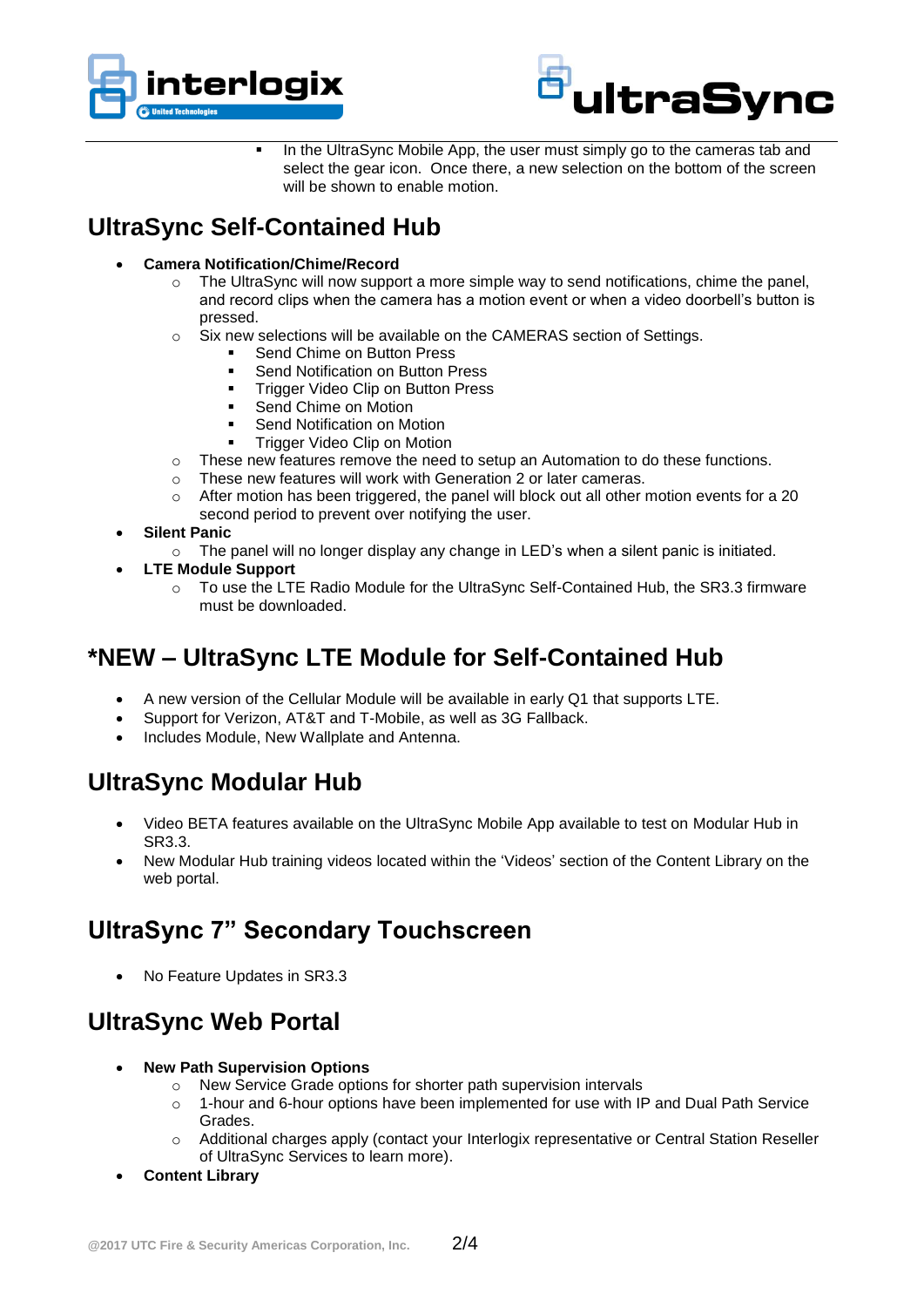



- o (NEW) 15 UltraSync Web Portal training videos have been posted to the Content Library
	- These videos are educational in nature and provide you with the opportunity to better educate yourself on functionality that you may not use every day like "How to Change a Service Grade" or "An Overview of the Site Details page."

#### **UltraSync Reports**

- o The user's login name now defaults when running an UltraSync Report.
- $\circ$  UltraSync Services Distributors now have the ability to run these reports as well. Data retrieved will include all Dealer companies and/or sub-distributors linked to the Distributor.
- Within the App Usage Report, 2 column headers have been updated to more accurately reflect the description of the data being presented.
- o The output file name has been improved.

#### **Operational Status Page**

- o Any enabled add-on services can now display as a new column within Operational Status if it has been selected using 'Preferences'.
- $\circ$  Users can now select 'Next' at the top of pages so they don't have to scroll to the bottom to make this selection.
- o The maximum number of records that can display has been increased to provide the option to show 100 records. This will be consistent across all pages where multiple records display.
- The 'Firmware Versions' menu has been renamed to 'Batch Upgrades'.
- A bug found while using Chrome in the Site Details page has been fixed. Refreshing the window will no longer take you back to the Operational Status page.
- Dealer L2 login levels now have the ability to create additional Dealer L2 logins.
- Distributor L3 login levels now have the ability to create additional Distributor L3 logins.
- When exporting customers from either the Operational Status or Event History pages, the output will now display all columns, regardless of the 'Preferences' that have been selected.
- API Improvements for the MASterMind/UltraSync integration.
- When deleting/deactivating a site, you can now find the site by Account Number in addition to the SID.
- Activation Date can now be displayed within the Operational Status page. Setup which fields display from the Preferences section that can be found in the top right corner by clicking on the User Section.
- General web portal stability, performance, and enhancements
- **Video Verification to the Central Station (BETA)**
	- $\circ$  You now have the option to send recorded and triggered video clips to your central station.
		- o When adding a new site, select the add-on service of Video Verification (VV). You must update the format to use XSIA.
		- $\circ$  Prior to enabling, make sure to contact your central station to ensure that their automation provider supports this functionality with UltraSync.
		- o Confirmed automation providers currently supporting UltraSync's video verification include;
			- MASterMind
			- SIMs
			- DICE (in progress)
		- $\circ$  If your central station's automation provider is not currently supporting this functionality, please encourage your central station to contact them.

#### **DLX900 Downloader Software (v. 5.10.4)**

- The latest version of DLX900 will be posted to the Content Library on the UltraSync Web Portal and also at the Interlogix website within the Download Library at [http://www.interlogix.com/library.](http://www.interlogix.com/library)
- Implemented code to check for synchronization of serial numbers on the Modular Hub
- Fixed issue with printing event log on NetworX panels
- Corrected issue where the cursor movements became misaligned
- New options added for both the self-contained and Modular Hubs
- Added Z-Wave module support for the Modular Hub
- Destination character limit (email or notification) now up to 64
- Fixed issue causing a disconnect during auto-enroll on Modular hub